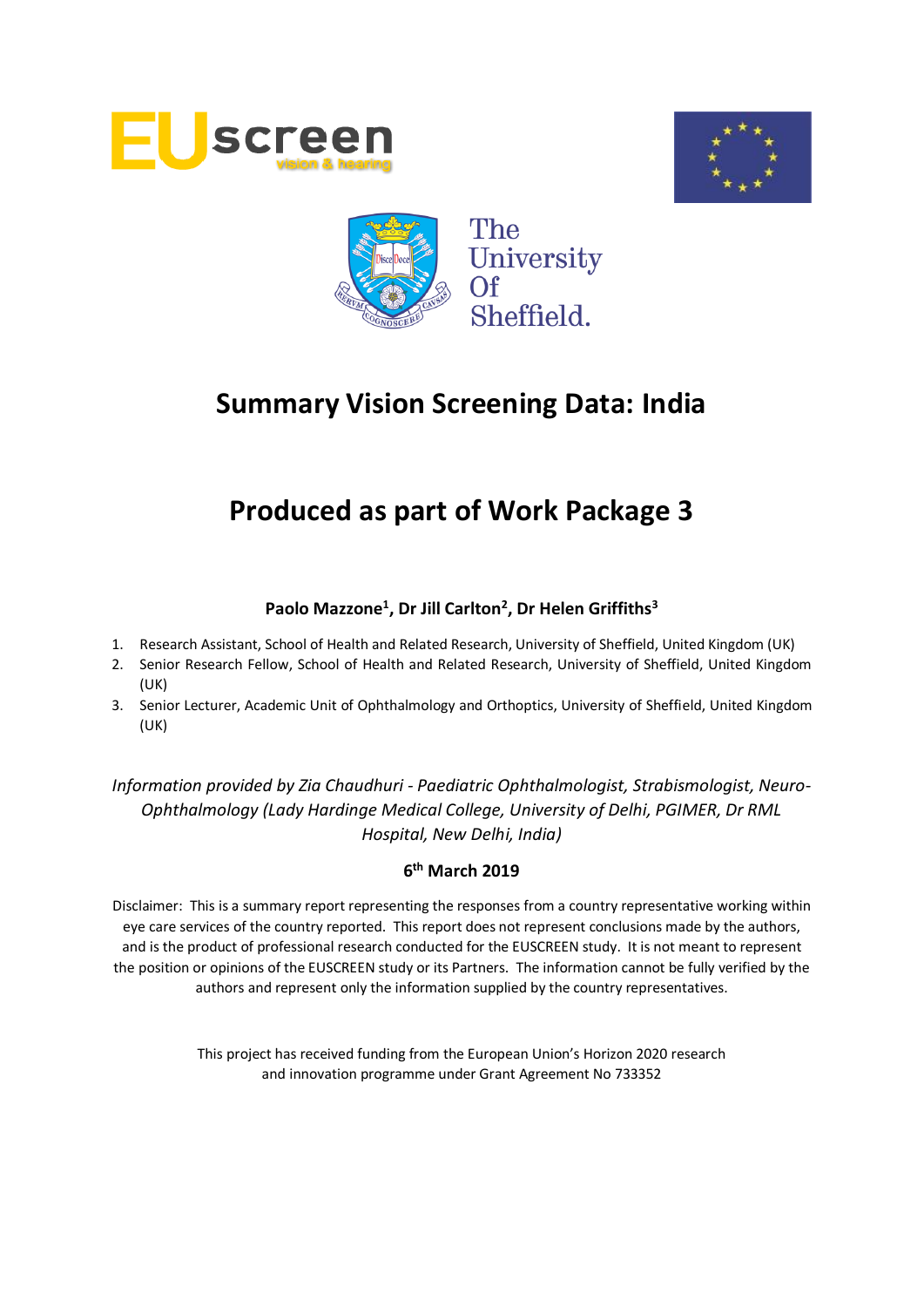



### **Contents**

| 1. |                                    | Glossary of Terms                           |    |  |  |  |  |
|----|------------------------------------|---------------------------------------------|----|--|--|--|--|
| 2. | Abbreviations                      |                                             |    |  |  |  |  |
| 3. | Population and Healthcare Overview |                                             |    |  |  |  |  |
| 4. |                                    | Vision Screening Commissioning and Guidance | 3  |  |  |  |  |
| 5. | Screening programme                |                                             |    |  |  |  |  |
|    | 5.1                                | Vision screening - Preterm babies           | 4  |  |  |  |  |
|    | 5.2                                | Vision screening - Birth to 3 months        | 4  |  |  |  |  |
|    | 5.3                                | Vision screening - 3 months to 36 months    | 4  |  |  |  |  |
|    | 5.4                                | Vision screening - 36 months to 7 years     | 5  |  |  |  |  |
| 6. |                                    | <b>Automated Screening</b>                  | 9  |  |  |  |  |
| 7. | Provision for Visually Impaired    |                                             |    |  |  |  |  |
| 8. |                                    | Knowledge of existing screening programme   | 11 |  |  |  |  |
|    | 8.1                                | Prevalence/Diagnosis                        | 11 |  |  |  |  |
|    | 8.2                                | Coverage                                    | 11 |  |  |  |  |
|    | 8.3                                | Screening evaluation                        | 11 |  |  |  |  |
|    | 8.4                                | <b>Treatment success</b>                    | 11 |  |  |  |  |
| 9. |                                    | Costs of vision screening in children       | 13 |  |  |  |  |
|    | 9.1                                | Cost of vision screening                    | 13 |  |  |  |  |
|    | 9.2                                | Cost of treatment for amblyopia             | 13 |  |  |  |  |
|    | 9.3                                | Cost of Treatment for strabismus            | 13 |  |  |  |  |
|    | 9.4                                | Cost of treatment for cataract              | 13 |  |  |  |  |
|    | References<br>10.                  |                                             |    |  |  |  |  |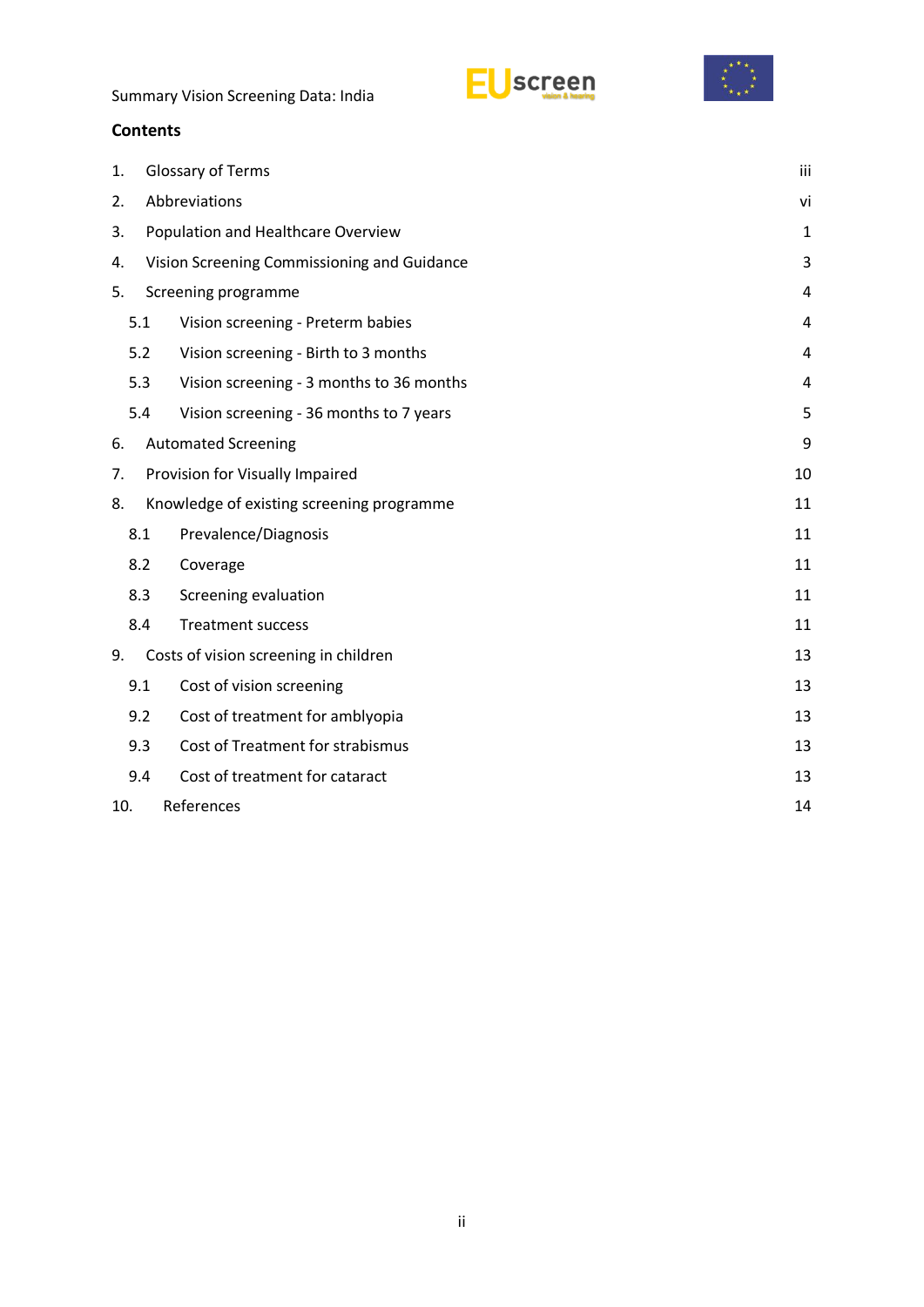



# <span id="page-2-0"></span>**1. Glossary of Terms**

| <b>Abnormal test</b><br>result | A test result where a normal "pass" response could not be<br>detected under good conditions. The result on screening                                                                                                                                                                                                                                                              |
|--------------------------------|-----------------------------------------------------------------------------------------------------------------------------------------------------------------------------------------------------------------------------------------------------------------------------------------------------------------------------------------------------------------------------------|
|                                | equipment may indicate "no response," "fail," or "refer."                                                                                                                                                                                                                                                                                                                         |
| <b>Attendance rate</b>         | The proportion of all those invited for screening that are tested<br>and receive a result:<br>Invited for screening includes all those that are offered the<br>screening test.<br>Tested and receive a result could be a "pass" or "referral to<br>diagnostic assessment".<br>Attendance rate provides information on the willingness of families<br>to participate in screening. |
| <b>Compliance with</b>         | The percentage of those who are referred from screening to a                                                                                                                                                                                                                                                                                                                      |
| referral<br>(percentage)       | diagnostic assessment that actually attend the diagnostic<br>assessment.                                                                                                                                                                                                                                                                                                          |
|                                | Percentage of compliance provides information on the willingness<br>of families to attend the diagnostic assessment after referral from<br>screening.                                                                                                                                                                                                                             |
| Coverage                       | The proportion of those eligible for screening that are tested and<br>receive a result:                                                                                                                                                                                                                                                                                           |
|                                | Eligible for screening includes those within the population<br>that are covered under the screening or health care<br>programme.                                                                                                                                                                                                                                                  |
|                                | Tested and receive a result could be a "pass" or "refer to<br>diagnostic assessment".                                                                                                                                                                                                                                                                                             |
|                                | Factors such as being offered screening, willingness to participate,<br>missed screening, ability to complete the screen, and ability to<br>document the screening results will influence the coverage.                                                                                                                                                                           |
| <b>False negatives</b>         | The percentage of children with a visual deficit (defined by the<br>target condition) that receive a result of "pass" during screening.                                                                                                                                                                                                                                           |
|                                | Example: If 100 children with visual deficit are screened, and 1<br>child passes the screening, the percentage of false negatives is 1%.                                                                                                                                                                                                                                          |
| <b>False positives</b>         | The percentage of children with normal vision that are referred<br>from screening to a diagnostic assessment.                                                                                                                                                                                                                                                                     |
| <b>Guidelines</b>              | Recommendations or instructions provided by an authoritative<br>body on the practice of screening in the country or region.                                                                                                                                                                                                                                                       |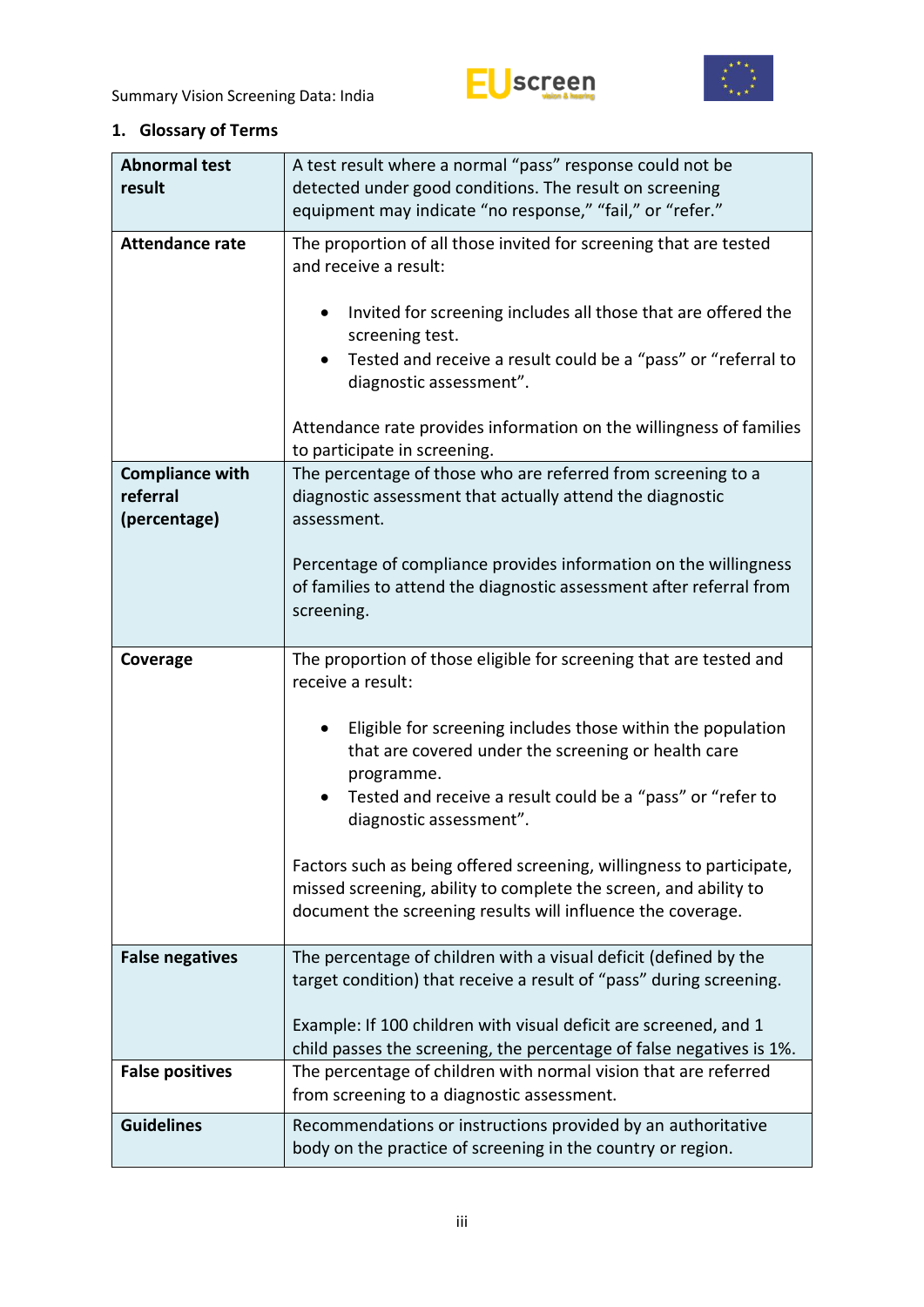



| <b>Vision screening</b><br>professional | A person qualified to perform vision screening, according to the<br>practice in the country or region.                                                                                                          |
|-----------------------------------------|-----------------------------------------------------------------------------------------------------------------------------------------------------------------------------------------------------------------|
| <b>Inconclusive test</b><br>result      | A test result where a normal "pass" response could not be<br>detected due to poor test conditions or poor cooperation of the<br>child.                                                                          |
| <b>Invited for</b><br>screening         | Infants/children and their families who are offered screening.                                                                                                                                                  |
| <b>Outcome of vision</b><br>screening   | An indication of the effectiveness or performance of screening,<br>such as a measurement of coverage rate, referral rate, number of<br>children detected, etc.                                                  |
| <b>Untreated</b><br>amblyopia           | Those children who have not received treatment for amblyopia<br>due to missed screening or missed follow-up appointment.                                                                                        |
| <b>Persistent</b><br>amblyopia          | Amblyopia that is missed by screening, or present after the child<br>has received treatment.                                                                                                                    |
| <b>Positive predictive</b><br>value     | The percentage of children referred from screening who have a<br>confirmed vision loss.                                                                                                                         |
|                                         | For example, if 100 babies are referred from screening for<br>diagnostic assessment and 10 have normal vision and 90 have a<br>confirmed visual defect, the positive predictive value would be<br>90%.          |
| <b>Prevalence</b>                       | The percentage or number of individuals with a specific disease or<br>condition. Prevalence can either be expressed as a percentage or<br>as a number out of 1000 individuals within the same demographic.      |
| Programme                               | An organised system for screening, which could be based<br>nationally, regionally or locally.                                                                                                                   |
| Protocol                                | Documented procedure or sequence for screening, which could<br>include which tests are performed, when tests are performed,<br>procedures for passing and referring, and so forth.                              |
| <b>Quality assurance</b>                | A method for checking and ensuring that screening is functioning<br>adequately and meeting set goals and benchmarks.                                                                                            |
| <b>Referral criteria</b>                | A pre-determined cut-off boundary for when achild should be re-<br>tested or seen for a diagnostic assessment.                                                                                                  |
| <b>Risk babies / Babies</b><br>at-risk  | All infants that are considered to be at-risk or have risk-factors for<br>vision defects/ophthalmic pathology according to the screening<br>programme.                                                          |
|                                         | Two common risk factors are admission to the neonatal-intensive<br>care unit (NICU) or born prematurely. However, other risk factors<br>for visual defects may also be indicated in the screening<br>programme. |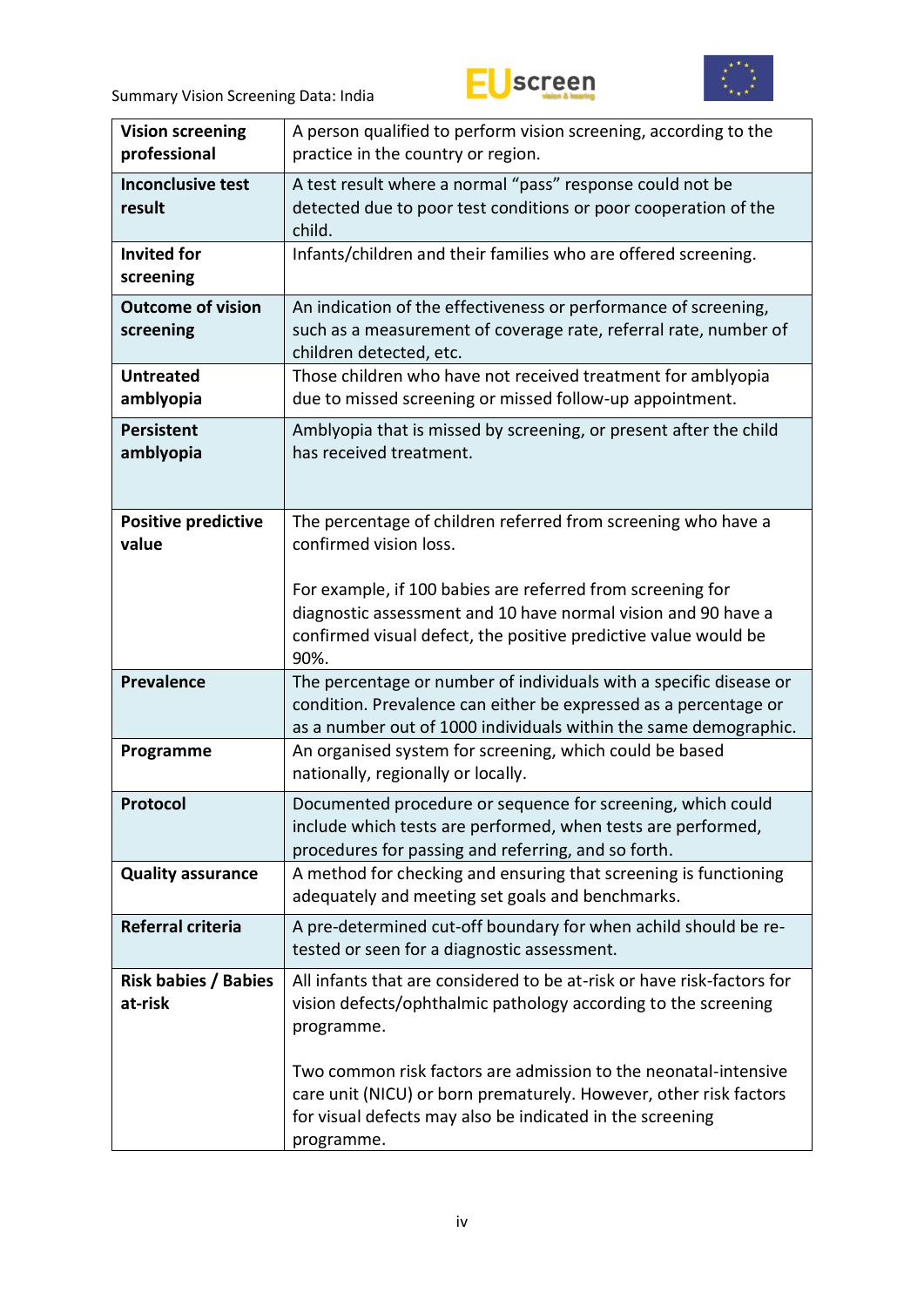



| <b>Sensitivity</b>      | The percentage of children with visual defects that are identified<br>via the screening programme.<br>For example, if 100 babies with visual defects are tested, and 98 of<br>these babies are referred for diagnostic assessment and 2 pass the<br>screening, the sensitivity is 98%. |
|-------------------------|----------------------------------------------------------------------------------------------------------------------------------------------------------------------------------------------------------------------------------------------------------------------------------------|
| <b>Specificity</b>      | The percentage of children with normal vision that pass the<br>screening.<br>For example, if 100 babies with normal vision are tested, and 10 of<br>these babies are referred for diagnostic assessment and 90 pass the<br>screening, the specificity is 90%.                          |
| <b>Target condition</b> | The visual defect you are aiming to detect via the screening<br>programme.                                                                                                                                                                                                             |
| Well, healthy<br>babies | Infants who are <i>not</i> admitted into the NICU or born prematurely<br>(born after a gestation period of less than 37 weeks).                                                                                                                                                        |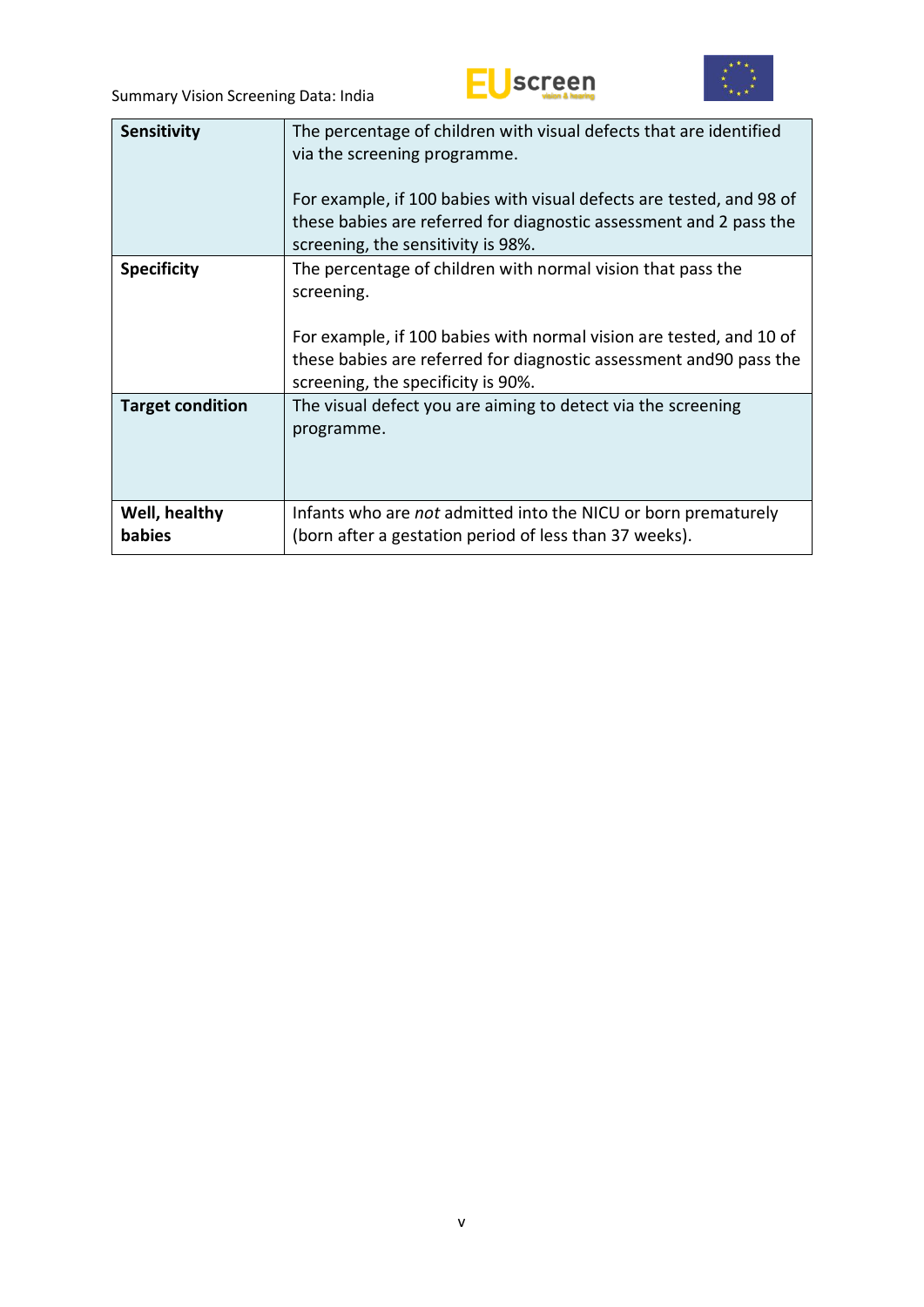



### <span id="page-5-0"></span>**2. Abbreviations**

**ACT**: Alternating Cover Test

**AR**: Autorefraction

**BCVA**: Best Corrected Visual Acuity

**CT**: Cover Test

**CV**: Colour Vision

**EI**: Eye Inspection

**EM**: Eye Motility

**Fix**: Fixation

**GDP**: Gross Domestic Product

**Hir**: Hirschberg

**NICU**: Neonatal-intensive care unit

**PM**: Pursuit Movements

**PPP**: Purchasing Power Parity

**PR**: Pupillary Reflexes

**RE:** Retinal Examination

**RR**: Red Reflex Testing

**SV**: Stereoacuity

**VA**: Visual Acuity

**WHO**: Word Health Organisation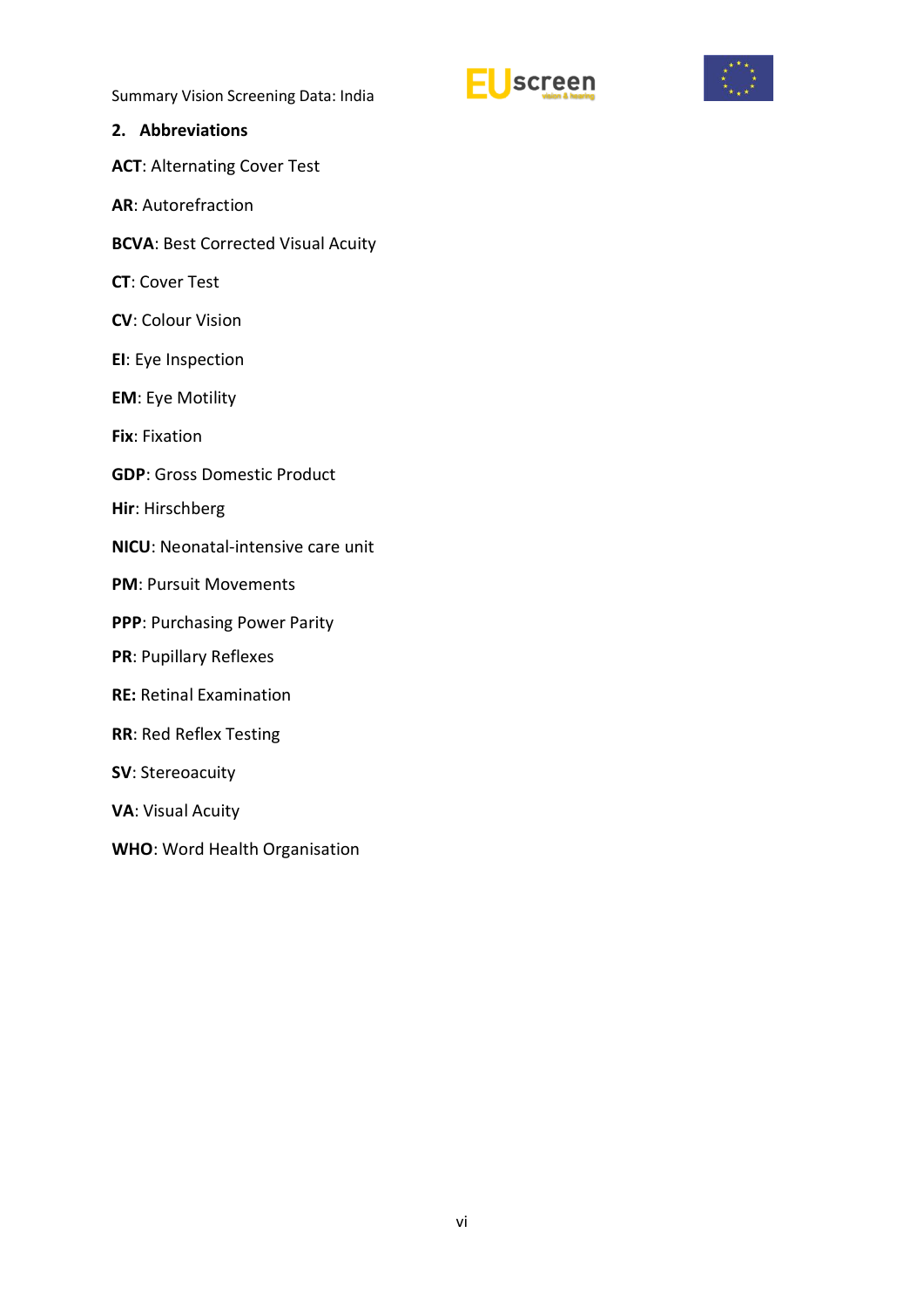



### <span id="page-6-0"></span>**3. Population and Healthcare Overview**

The population of India is estimated as 1.339 billion (World Bank, 2018a) and birth rate is estimated at 19.013 births/1,000 population in 2016 (World Bank, 2018b). The change in population and birth rate from 1960 to 2017 is shown in Figure 1, graphs A and B respectively.

India had a reported population density of 450.42 people per square kilometre in 2017 and this has risen from 154.21 people per square kilometre in 1961 (World Bank, 2018c). Infant mortality in 2017 was estimated at 32 deaths/1,000 live births in total (World Bank, 2018d).

The average life expectancy in India is estimated at 68.56 years (World Bank, 2018e), with a death rate of 7.31 deaths/1,000 population in 2016 (World Bank, 2018f). India has a gross national income per capita (PPP int. \$, 2013) of \$5,350 (WHO, 2016). The estimated total expenditure on health per capita in 2014 was \$267 (Intl \$) and the total expenditure on health in 2014 as percentage of GDP was 4.7% (WHO, 2016).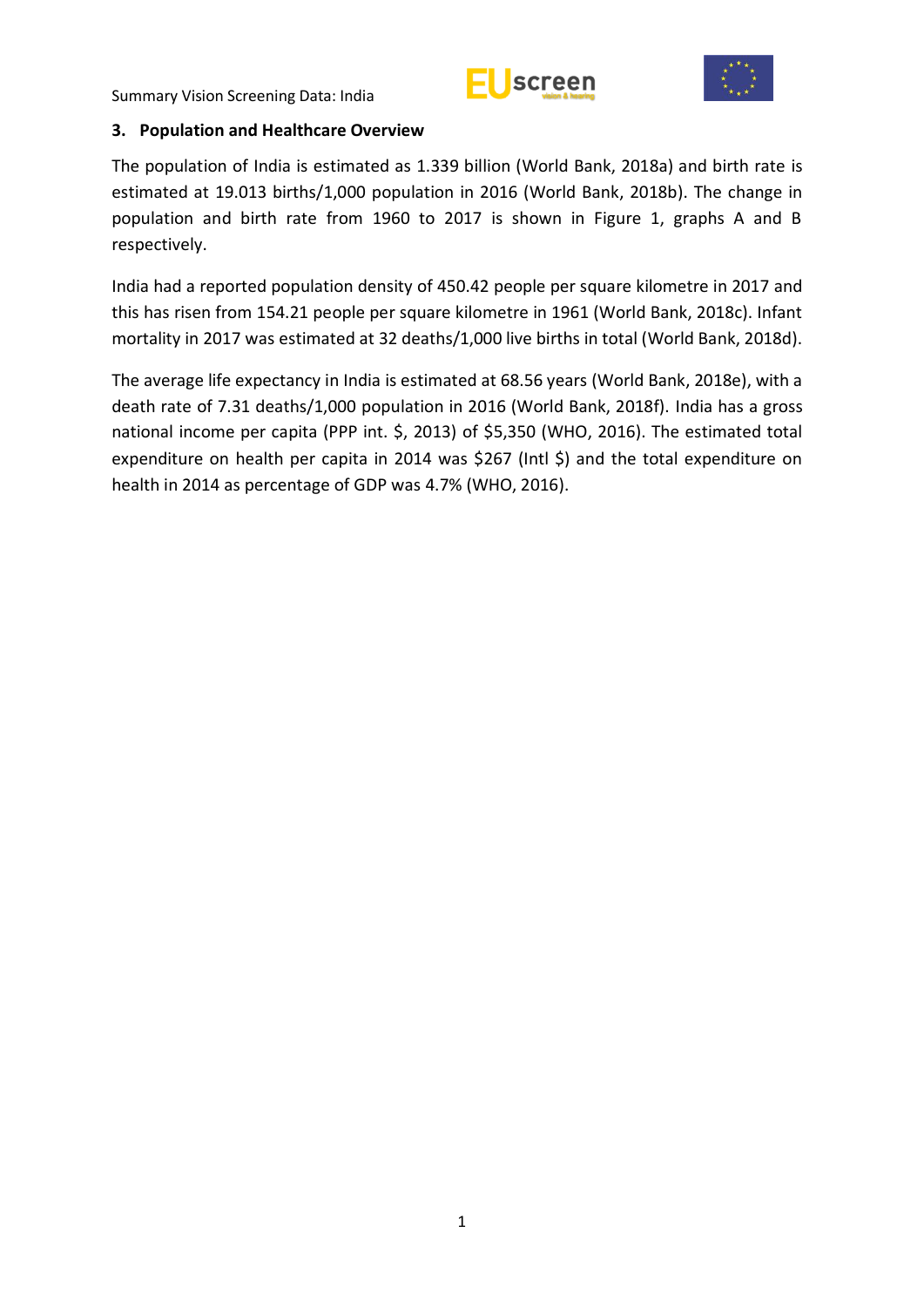



*Figure 1: Change in the Total Population and Birth Rate in India between 1960 and 2017*



*Source: Information sourced from World Bank (2018)*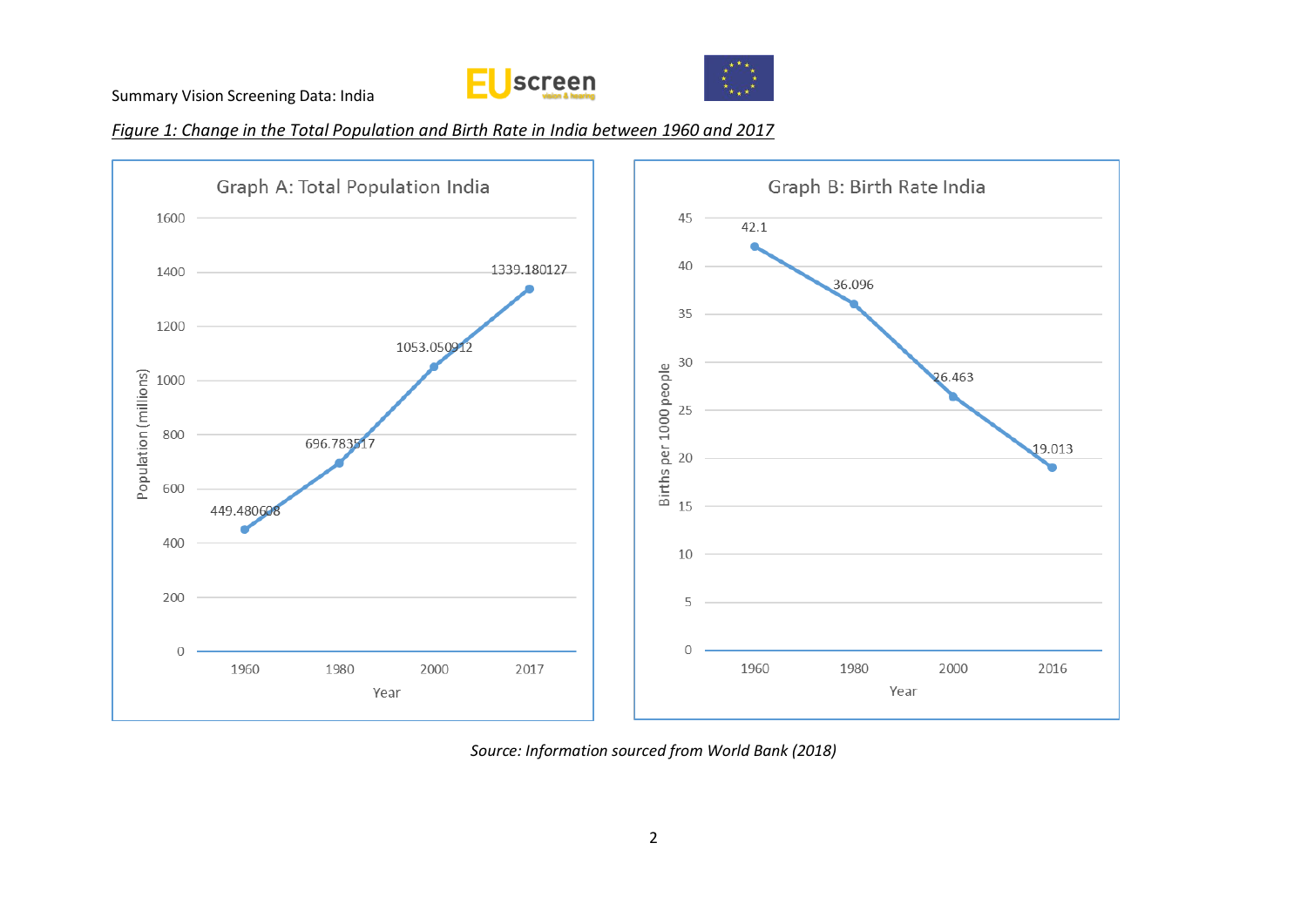



### <span id="page-8-0"></span>**4. Vision Screening Commissioning and Guidance**

Vision screening in India is organised both nationally and regionally. Each community health centre provides services to approximately 30,000 people. All regions should provide vision screening, but some may not for logistical reasons; the national programme policy is not always followed due to local variations in infrastructure. Specifically, the distribution of vision screening in India varies. Vision screening is not currently implemented as part of National Health Policy, therefore there are no set guidelines on this. Depending on the institution providing care and the expertise therein, vision screening varies in different regions in the country. It is true that in most cases vision assessment is performed only after the patient presents to an eye care centre with symptoms.

Vision screening is funded by parents, charity, companies, health insurance, councils, municipalities, parent's employers, states, provinces/regions, and the Government of India National Programme of Control of Blindness (set up in 1976). In government funded tertiary care eye institutions, the charges are usually completely paid for by the government, while in private institutions, it is paid for by the parents directly or by third party insurance. Vision screening is embedded into a general preventative child healthcare screening system, the content of which is decided upon by Technical Committees in the Government of India. The vision screening programme commenced in 1976, this was simultaneously introduced across the whole of India.

The vision screening programme has been changed since its implementation; specifically, in 2003, India adopted the goals of VISION 2020. This is a global initiative that aims to eliminate avoidable blindness by the year 2020. VISION 2020 provides guidance, technical and resource support to countries that have formally adopted its agenda. The guidelines for vision screening are set out in the National General Health screening guidelines, which have been continuously reviewed since 2003. Any revisions are decided upon by the Technical Committee of the Government of India and funded dependent upon need, with budgetary allocation made every year. Revisions are documented and submitted to the committee who decide on the need.

It is not known how many vision screening professionals there are, per million population, in India. There are general professionals that do not screen, but could do so with additional training, including ophthalmologists, neonatologists, optometrists, paediatricians and trained health workers. However, there is currently no specific training to perform vision screening.

There are methods of quality monitoring for vision screening imposed by the government, this is conducted through service and performance audits. However, any research conducted suing this data is institutional and not available to view. There has been no cost-effectiveness analysis and no other studies on the effectiveness of the vision screening programme in India.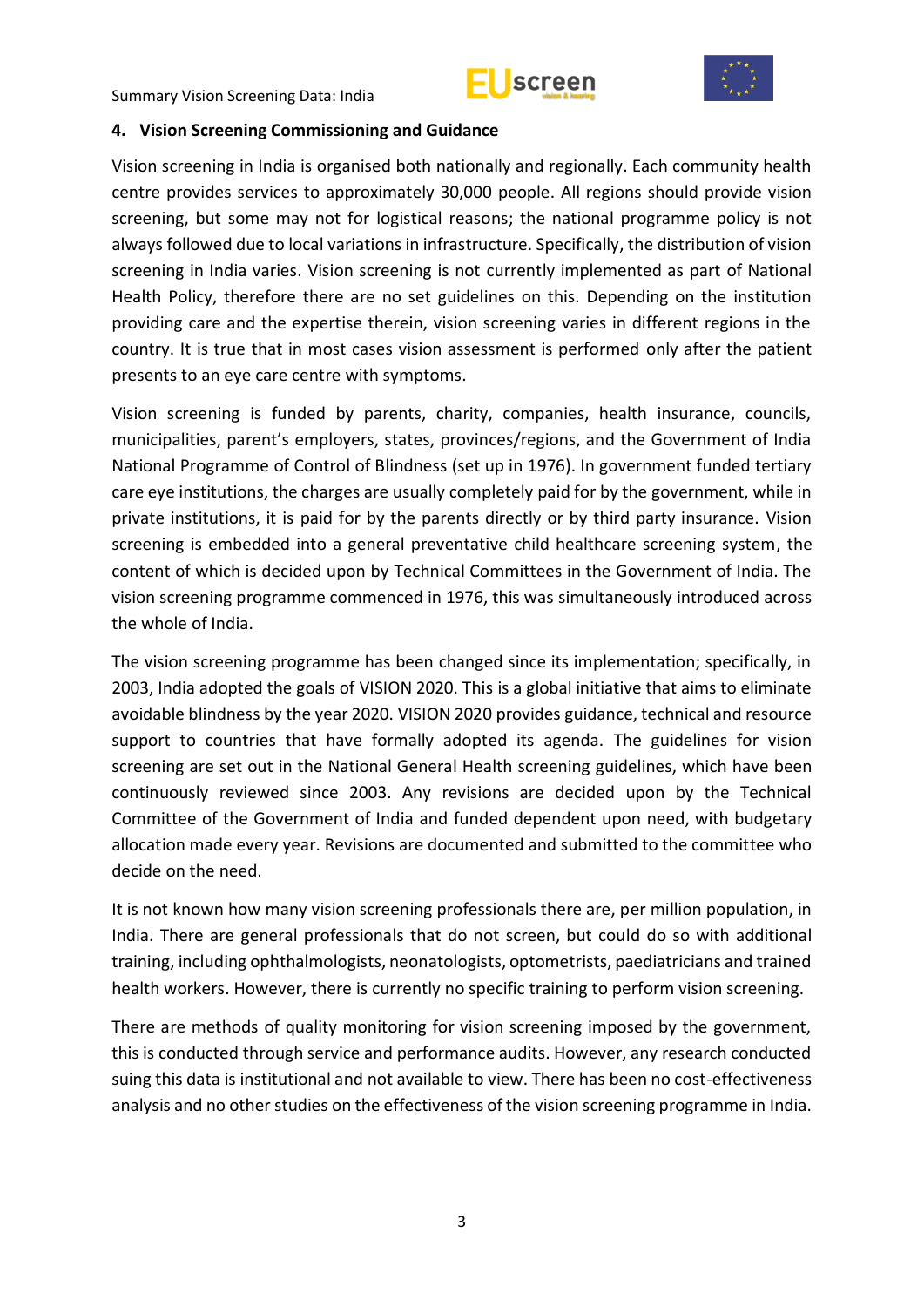



### <span id="page-9-0"></span>**5. Screening programme**

In India, retinopathy of prematurity (ROP) and reduced visual acuity are the target conditions screened for by vision screening. The health care professionals delivering vision screening, venue for screening and tests used vary depending on the age of the child as shown in Tables 1, 2 and 3 respectively. Specific details of the screening offered within each age group are described more fully in sections 5.1 to 5.4 below.

# <span id="page-9-1"></span>*5.1 Vision screening - Preterm babies*

Preterm babies are screened by a paediatric ophthalmologist in an ophthalmic clinic. The number of screens in this age group is not defined. The tests used include eye inspection, fixation, red reflex testing by 6 weeks of age, eye motility, Hirschberg, retinal examination, pursuit movements and pupillary reflexes by 3 months of age. ROP screening is now a must in all high-risk populations. However, not all children recieve this and there is no standardised referral criteria.

# <span id="page-9-2"></span>*5.2 Vision screening - Birth to 3 months*

Well, healthy babies are screened by either a paediatrician, ophthalmologist, orthoptist or youth doctor in either a hospital, child healthcare centre or a private clinic. The number of screens in this age group is not defined. The tests conducted at this age include eye inspection, fixation and red reflex testing by 6 weeks of age, followed by eye motility, Hirschberg, retinal examination, pursuit movements and pupillary reflexes by 3 months of age. The ophthalmologist or orthoptist is responsible for all vision screening; the paediatrician or youth doctor will only perform a fundus red reflex examination to diagnose a white pupil. Referral for further examination is necessary after 3 inconclusive tests or 3 abnormal test results – however, it is not stated what the referral criteria are at this age.

## <span id="page-9-3"></span>*5.3 Vision screening - 3 months to 36 months*

Children aged between 3 and 36 months of age are screened by either a paediatric ophthalmologist, optometrist, or an orthoptist in hospital clinics. The number of screens in this age group is not defined. The tests conducted at this age include eye inspection, fixation, red reflex testing, eye motility, Hirschberg, retinal examination, pursuit movements, pupillary reflexes, cover test, alternating cover test, visual acuity measurement, stereopsis, colour vision and autorefraction. Subsequently, an assessment of visual acuity, stereopsis, ocular motility and alignment, colour vision and refraction (retinoscopy) are conducted by 3 years of age. All tests done by paediatric ophthalmologist, optometrist, or orthoptist. Optometrists and orthoptists conduct the refraction, ocular motility and misalignment evaluation, the paediatric ophthalmologist will overview all findings. Referral for further examination is necessary after 3 inconclusive tests or 3 abnormal test results; however, it is not stated what the referral criteria are at this age. There is no standaridsed referral criteria.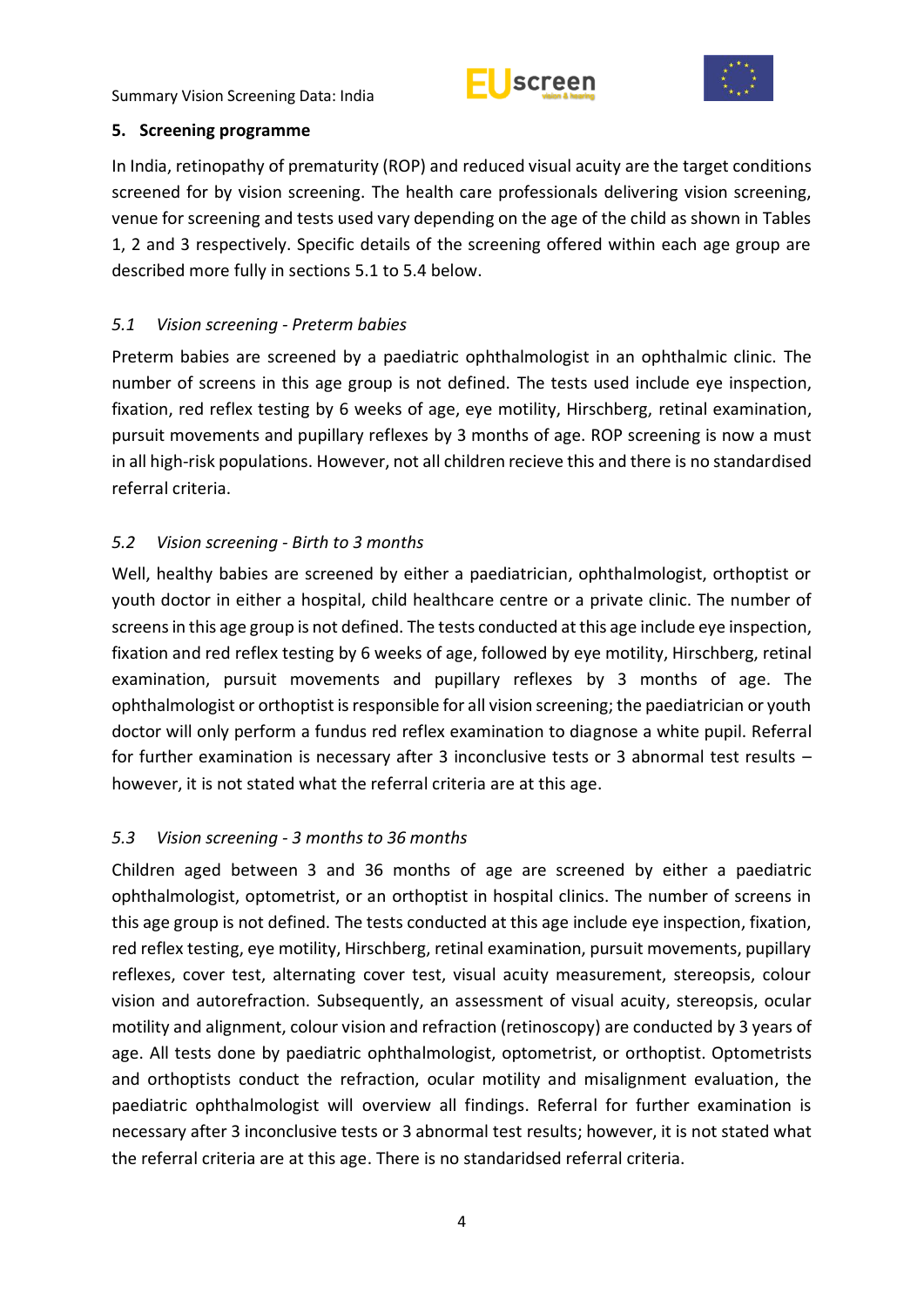



Visual acuity is measured for the first time at 1-year of age, this is repeated at 2-years of age and then in one year intervals. There is no specific age when this is stopped. Visual acuity is measured by ophthalmologists, optometrists and orthoptists. The same optotype charts are used by each professional at all ages as follows: Grating acuity (Lea symbols) in very young or developmentally delayed children; Alphabets (Sloan letters) and HOTV charts in older children. These charts are logMAR based, not crowded, with a range of 0.05-2.0 decimal and 6/12 (Snellen).

### <span id="page-10-0"></span>*5.4 Vision screening - 36 months to 7 years*

Children aged from 36 months to 7 years are screened by an ophthalmologist, orthoptist, or optometrist in a hospital clinic. The number of screens in this age group is not defined. The tests conducted at this age include eye inspection, fixation, red reflex testing, eye motility, Hirschberg, retinal examination, pursuit movements, pupillary reflexes, cover test, alternating cover test, visual acuity measurement, stereopsis, colour vision and auto-refraction. Optometrists and orthoptists conduct the refraction, ocular motility and misalignment evaluation, the paediatric ophthalmologist will overview all findings. Referral for further examination is necessary after 3 inconclusive tests or 3 abnormal test results. However, there are no specific guidelines on referral. It is not clear when the visual acuity measurement is conducted between the age of 36 months and 7 years, but usually, at the age of 5 years there is a school vision test with a recommended follow-up every year; however, there are no guidelines on this. This screening is conducted by either school health workers, optometrists, or ophthalmologists who are sent for school vision screening, or trained teachers who are taught to evaluate Snellen's charts. Visual acuity is measured by ophthalmologists, optometrists and orthoptists. The same optotype charts are used by each professional at all ages; this includes: Grating acuity (Lea symbols) in developmentally delayed children; Alphabets and HOTV charts in older children. These charts are logMAR, not crowded, with a range of 0.05-2.0 decimal. Referral criteria is not defined, but the cut off at each age is a visual acuity of 6/12 Snellen (0.3logMAR).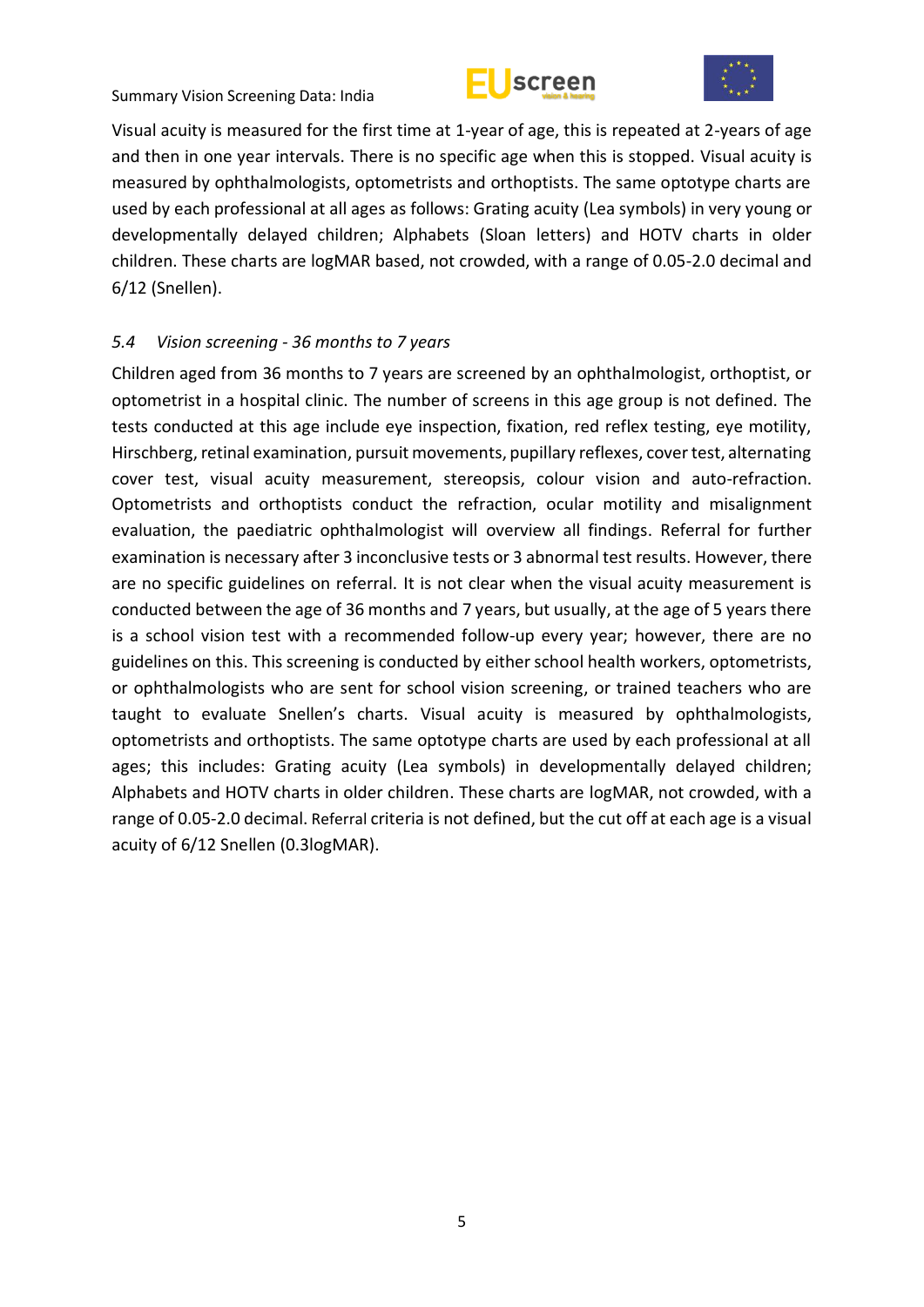



**Table 1:** Healthcare professionals who conduct vision screening in each age group

| Table 1        | Paediatrician  | Ophthalmologist | Orthoptist     | Optometrist    | <b>Youth Doctor</b> | <b>Teacher</b> |
|----------------|----------------|-----------------|----------------|----------------|---------------------|----------------|
| Preterm babies | $\pmb{\times}$ | $\checkmark$    | $\pmb{\times}$ | $\pmb{\times}$ | $\pmb{\times}$      | $\pmb{\times}$ |
| 0 to 3 months  | $\checkmark$   | $\checkmark$    | $\checkmark$   | $\checkmark$   | $\checkmark$        | $\pmb{\times}$ |
| 3 to 36 months | $\checkmark$   | $\checkmark$    | $\checkmark$   | $\pmb{\times}$ | $\pmb{\times}$      | $\pmb{\times}$ |
| 3 to 7 years   | $\checkmark$   | $\checkmark$    | $\checkmark$   | $\pmb{\times}$ | $\pmb{\times}$      | ✓              |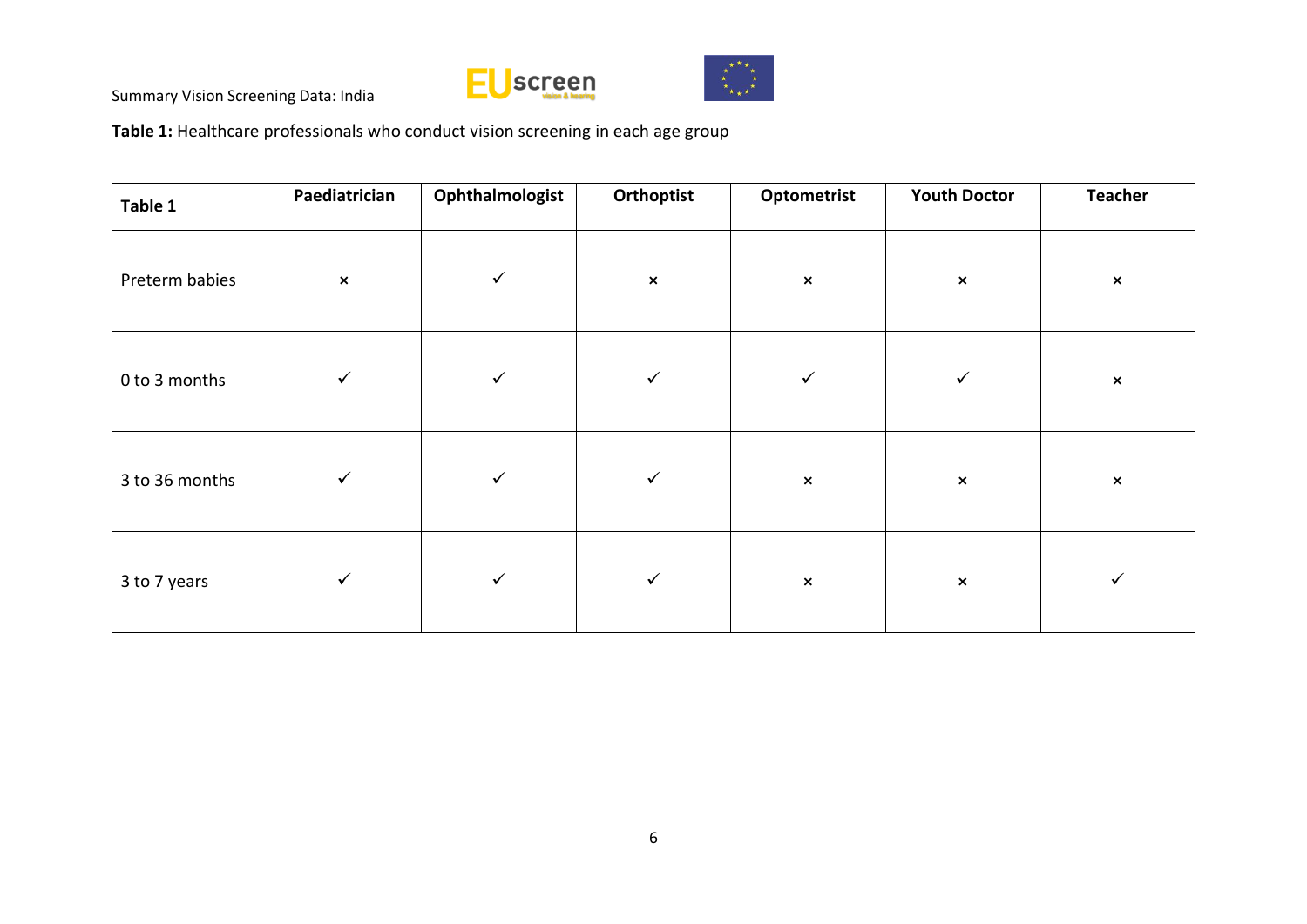



# **Table 2:** Vision screening tests used in vision screening for each age group

| Table 2              | E1           | RR           | <b>Fix</b>   | EM           | Hir          | RE           | PM           | <b>PR</b>    | <b>CT</b>      | <b>ACT</b>                | <b>AR</b>                 | <b>VA</b>                 | <b>SV</b>      | CV                        |
|----------------------|--------------|--------------|--------------|--------------|--------------|--------------|--------------|--------------|----------------|---------------------------|---------------------------|---------------------------|----------------|---------------------------|
| Preterm<br>babies    | $\checkmark$ | $\checkmark$ | $\checkmark$ | $\checkmark$ | $\checkmark$ | $\checkmark$ | $\checkmark$ | $\checkmark$ | $\pmb{\times}$ | $\boldsymbol{\mathsf{x}}$ | $\boldsymbol{\mathsf{x}}$ | $\boldsymbol{\mathsf{x}}$ | $\pmb{\times}$ | $\boldsymbol{\mathsf{x}}$ |
| $0$ to $3$<br>months | $\checkmark$ | $\checkmark$ | $\checkmark$ | $\checkmark$ | $\checkmark$ | $\checkmark$ | $\checkmark$ | $\checkmark$ | $\pmb{\times}$ | $\pmb{\times}$            | $\boldsymbol{\mathsf{x}}$ | $\boldsymbol{\mathsf{x}}$ | $\pmb{\times}$ | $\boldsymbol{\mathsf{x}}$ |
| 3 to 36<br>months    | $\checkmark$ | $\checkmark$ | $\checkmark$ | $\checkmark$ | $\checkmark$ | $\checkmark$ | $\checkmark$ | $\checkmark$ | $\checkmark$   | $\checkmark$              | $\checkmark$              | $\checkmark$              | ✓              |                           |
| $3$ to $7$<br>years  | $\checkmark$ | $\checkmark$ | $\checkmark$ | $\checkmark$ | $\checkmark$ | $\checkmark$ | $\checkmark$ | $\checkmark$ | $\checkmark$   | $\checkmark$              | $\checkmark$              | $\checkmark$              | ✓              |                           |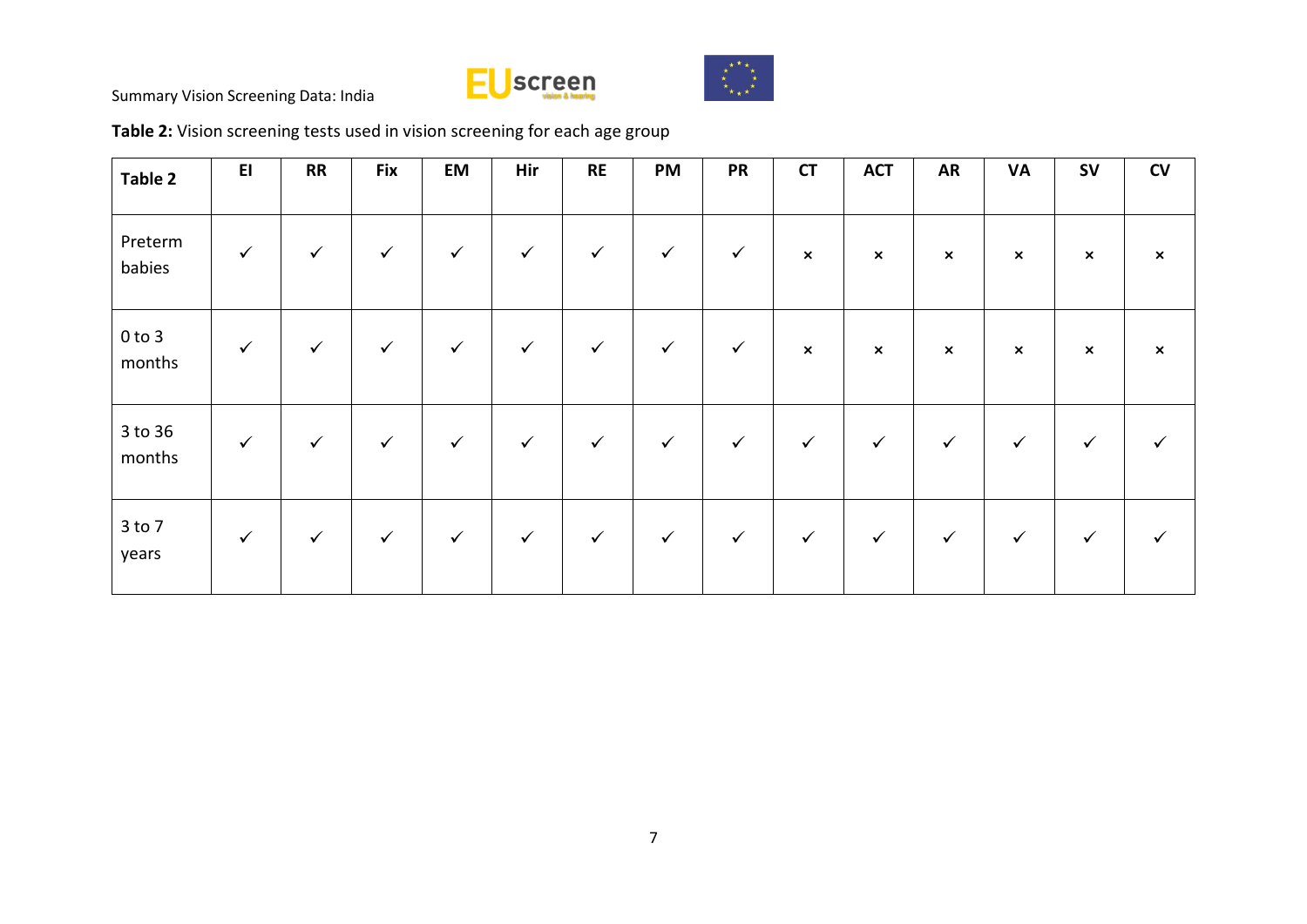



**Table 3:** Location of vision screening for each age group

| Table 3        | <b>Ophthalmic Clinic</b> | Hospital       | <b>Child Healthcare</b><br>Centre | <b>Private Clinic</b> | School         |  |
|----------------|--------------------------|----------------|-----------------------------------|-----------------------|----------------|--|
| Preterm babies | $\checkmark$             | $\pmb{\times}$ | $\pmb{\times}$                    | $\pmb{\times}$        | $\pmb{\times}$ |  |
| 0 to 3 months  | $\pmb{\times}$           | $\checkmark$   | $\pmb{\times}$                    | $\pmb{\times}$        | $\pmb{\times}$ |  |
| 3 to 36 months | $\pmb{\times}$           | $\checkmark$   | $\pmb{\times}$                    | $\pmb{\times}$        | $\pmb{\times}$ |  |
| 3 to 7 years   | $\pmb{\times}$           | $\checkmark$   | $\pmb{\times}$                    | $\pmb{\times}$        | $\checkmark$   |  |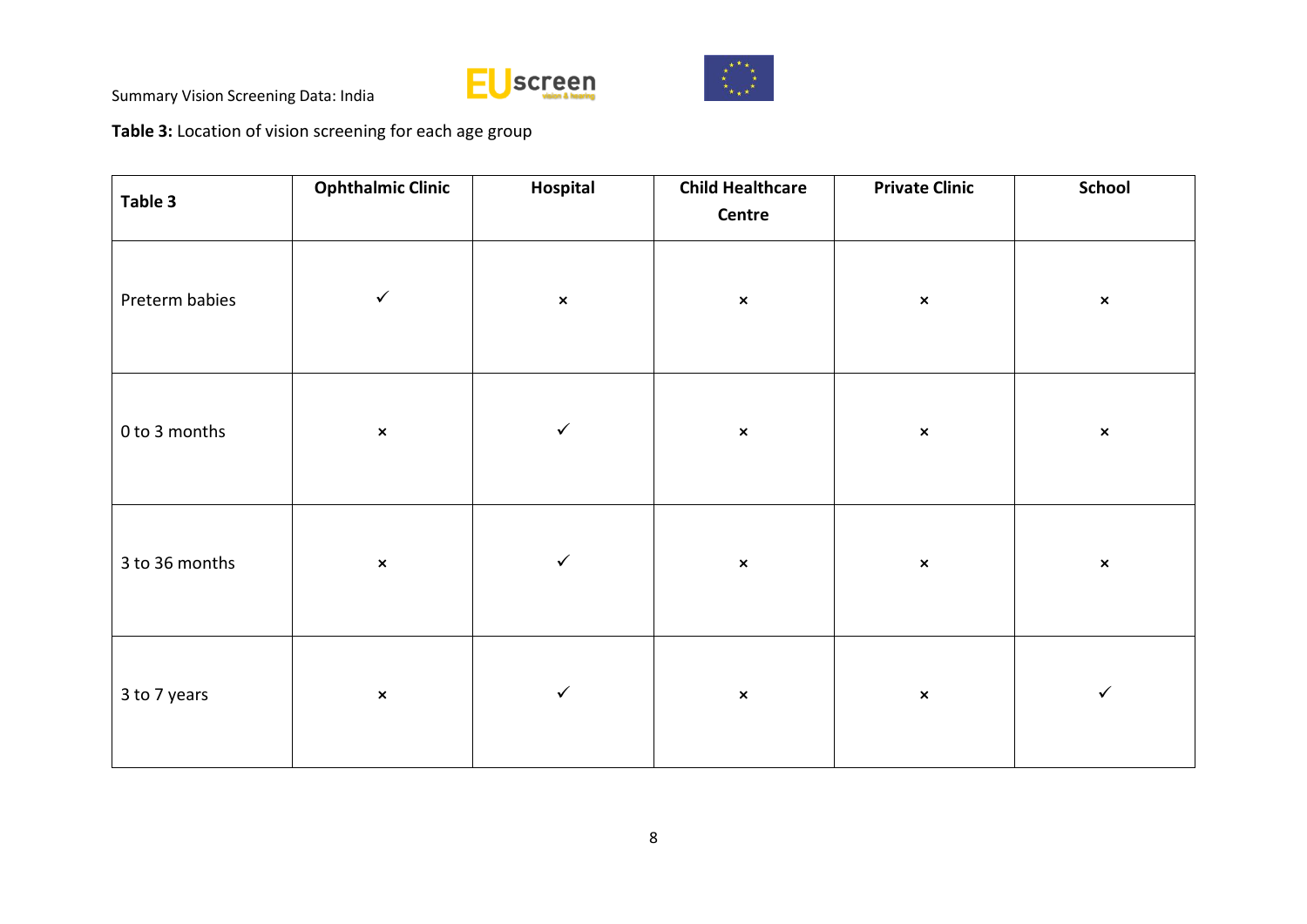



### <span id="page-14-0"></span>**6. Automated Screening**

Automated vision screening is achieved using handheld, portable devices designed to detect presence of refractive error in infants from 6 months of age. It provides objective results and is used to detect amblyopic risk factors. This differs from other methods used to screen children for amblyopia which focus on detection of the actual condition and the resulting visual loss. Automated screening is conducted in some place using PlusOptix. However, there is no common database or comparative data on any of this. No further information is available.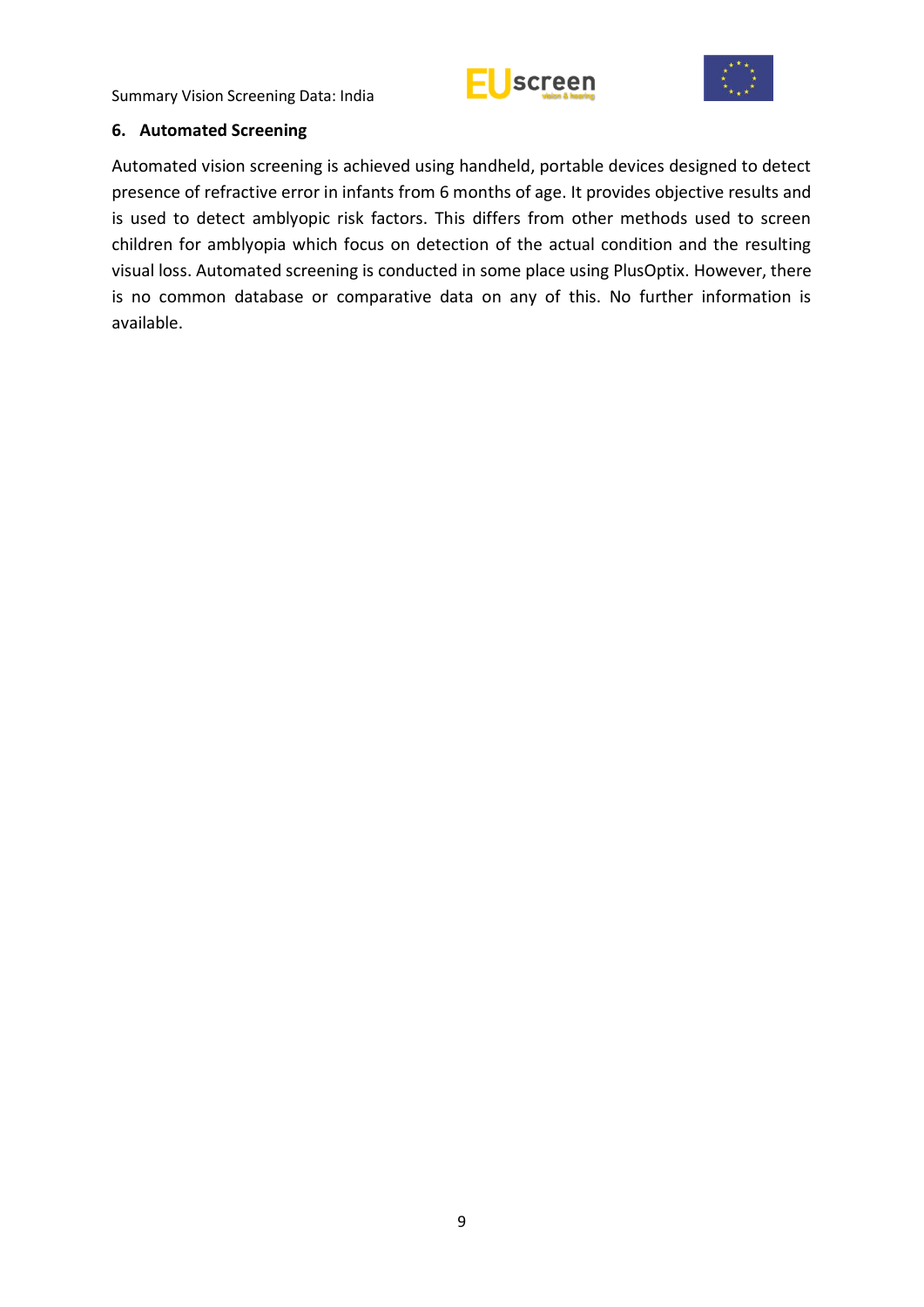



### <span id="page-15-0"></span>**7. Provision for Visually Impaired**

It is not known how many schools there are for blind or severely visually impaired children in India or the costs per child. There is special support for visually impaired children who attend mainstream primary schools, this is provided through low vision services that are financed by the Government and charities. However, it is not known what this support might be.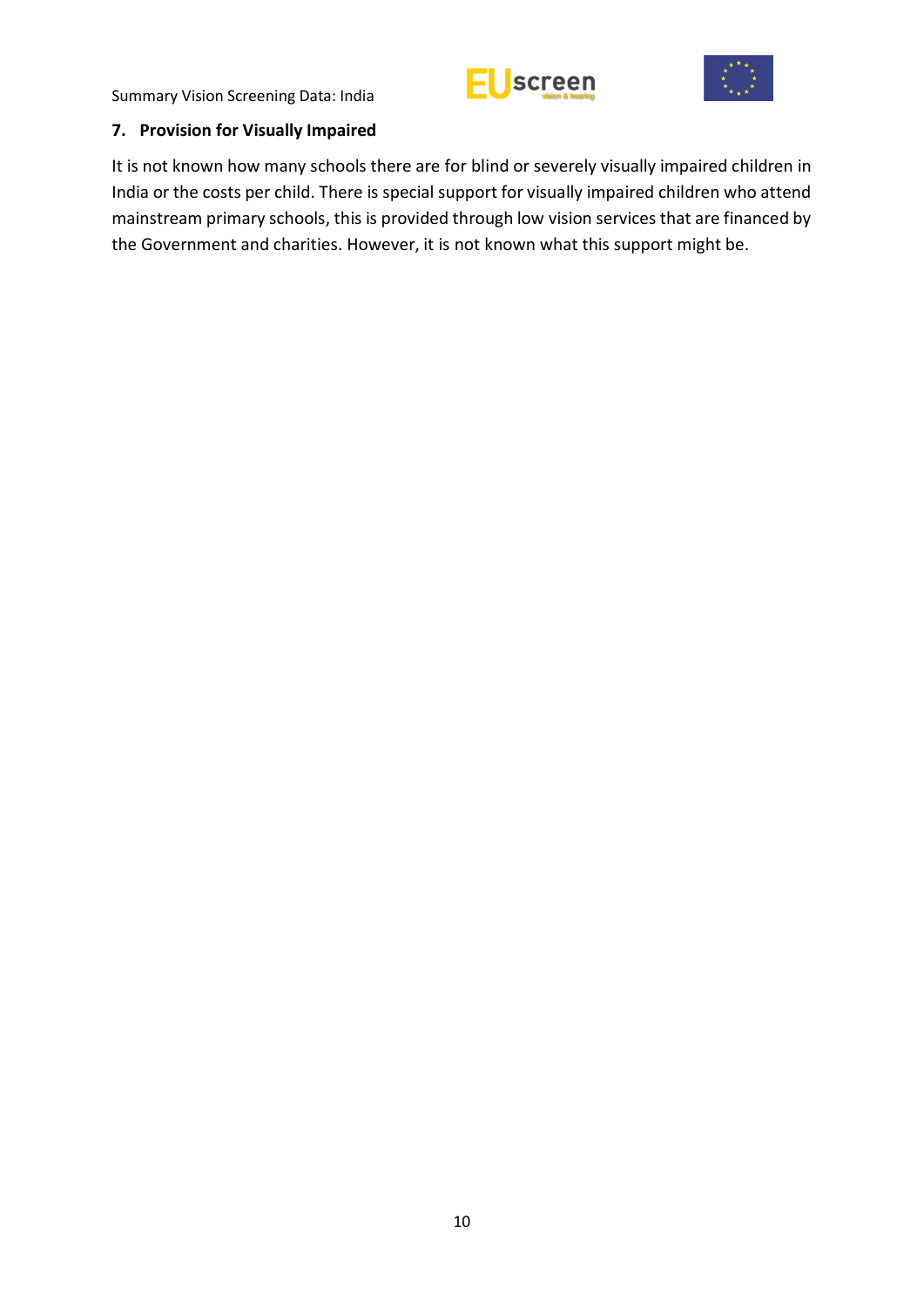



### <span id="page-16-0"></span>**8. Knowledge of existing screening programme**

### <span id="page-16-1"></span>*8.1 Prevalence/Diagnosis*

The prevalence of treated or untreated amblyopia by the age of 7 years in India is reported by Ganekal et al in2013 as 1.1%. This was a population based, cross-sectional study on a total of 4,020 school children aged between 5 and 15 years in Southern India. The prevalence of persistent amblyopia by the age of 7 years is not known. The prevalence of strabismus is reported as 6.9% (Saxena et al., 2016). This is based on cover test results collected from 1,950 children with a mean age of 16 years  $\pm$  14 years. Amblyopia was also reported in this study as 2% with a diagnosis of unilateral amblyopia given as: a difference in best corrected visual acuity of two lines or more between the two eyes in the absence of any organic cause and best corrected visual acuity in the worse eye being <20/30 (Snellen) and bilateral amblyopia defined as: bilateral decreased best corrected visual acuity <20/30 (Snellen) in the presence of bilateral isometropia (hyperopia ≥4.00 D, myopia ≥6.00 D, astigmatism ≥2.50 D) (Saxena et al., 2016). The incidence of the four types of amblyopia (strabismic, refractive, combined mechanism and deprivation) are not available.

## <span id="page-16-2"></span>*8.2 Coverage*

All children are invited for vision screening and this is conducted by the Government of India scheme through ICDS (Ministry of Women and Child Development) sending out an invitation. However, there is no policy for inviting children for vision screening. Once a child has been registered for vision screening, it is emphasised to the parents that they must follow up at least once a year for vision assessment or earlier if there were complaints of visual impairment. There is no data on coverage or attendance. There is no registration or documentation with referral after an abnormal screening test result, and therefore, there is no data on compliance to referral.

## <span id="page-16-3"></span>*8.3 Screening evaluation*

There is no available data concerning the percentage of false negatives and false positives from vision screening. No information has been provided concerning the positive predictive value of a refer result, the sensitivity of vision screening and the specificity of vision screening.

## <span id="page-16-4"></span>*8.4 Treatment success*

The percentage of children treated for congenital disorders in the total population is reported as 61 to 69.9 per 1,000 births. There is no specific data for individual types of congenital eye disorders (Sharma, 2013). There is no data available concerning the percentage of children treated for strabismus or amblyopia. The distribution of the four types of amblyopia is reported by Menon et al. (2005) in a hospital based study of 683 patients with average age of at presentation of 7.97±6.18 years; with 11.8% presenting above the age of 20 years. The findings were as follows: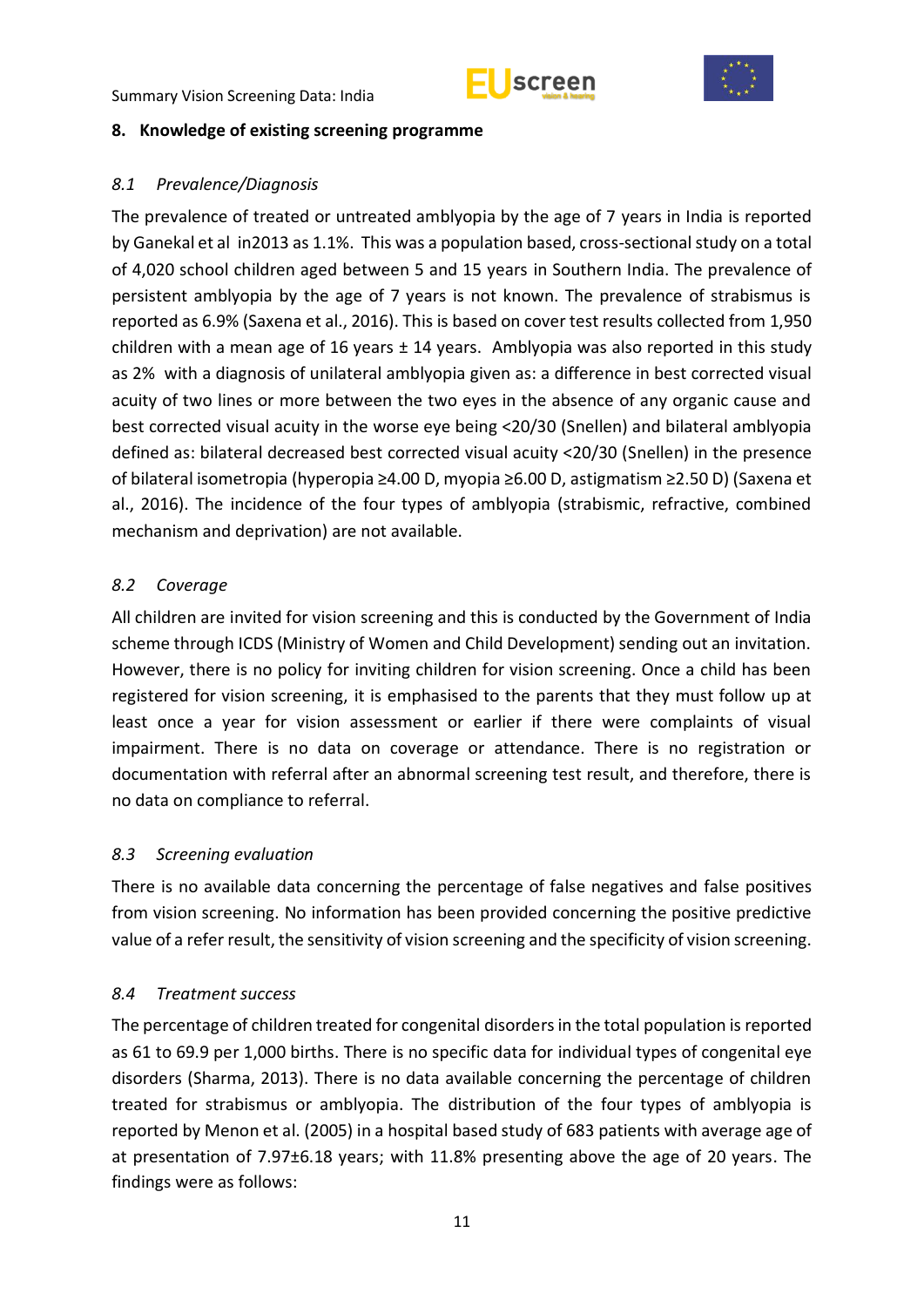



- Strabismic amblyopia: 39.4%
- Refractive amblyopia (ametropic and anisometropic): 34.4%
- Combined mechanism amblyopia: 18.1%
- Sensory deprivation amblyopia: 8.1%

Glasses are prescribed for children under the age of 7 years by an ophthalmologist, optometrist, or an orthoptist. Other treatment options include patching, penalisation, atropine, cataract surgery. Not all children are treated due to both capacity problems and payment problems. Some children may never come to an established healthcare centre.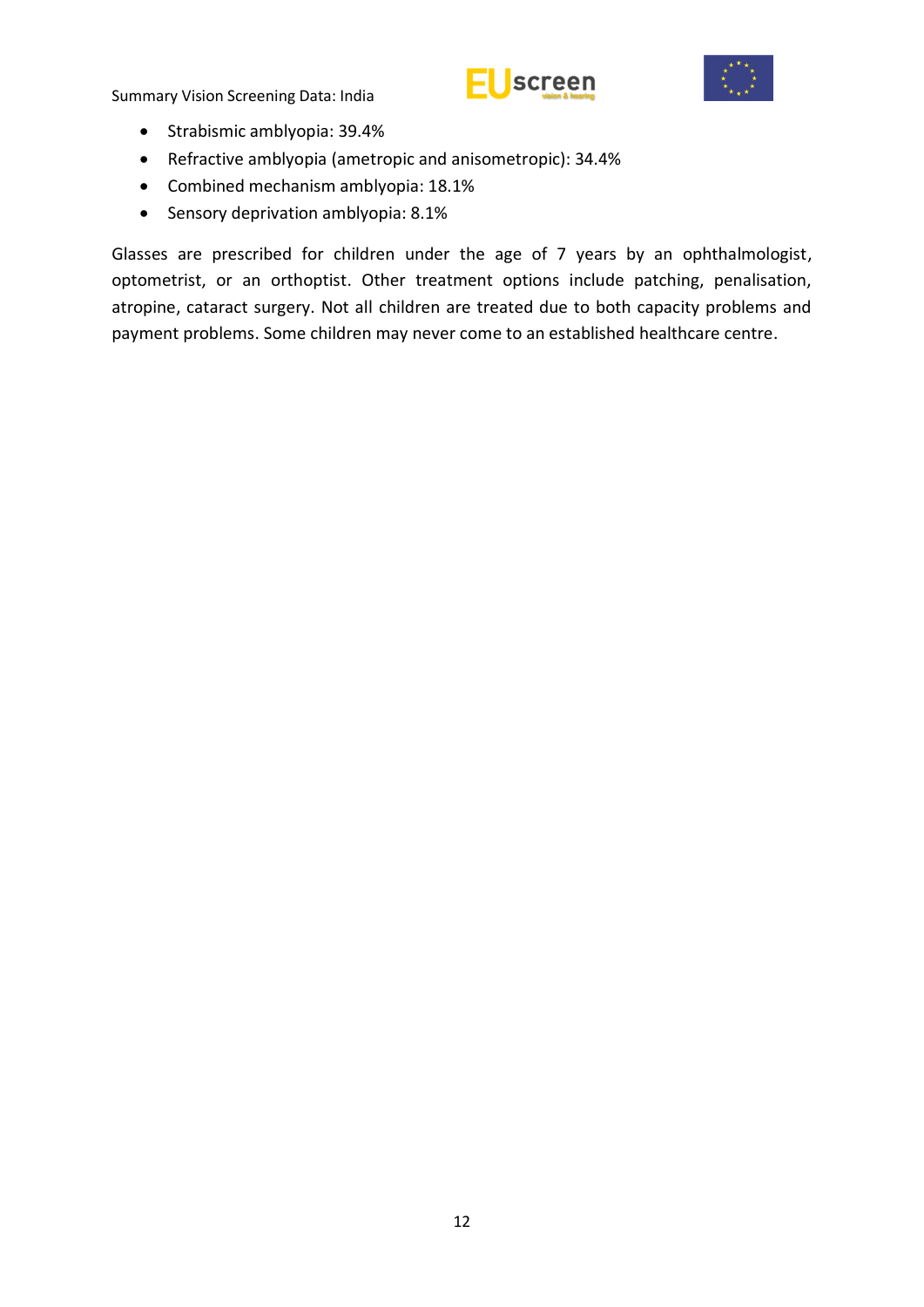



## <span id="page-18-0"></span>**9. Costs of vision screening in children**

<span id="page-18-1"></span>*9.1 Cost of vision screening* 

The costs of vision screening are not known.

# <span id="page-18-2"></span>*9.2 Cost of treatment for amblyopia*

The costs of treatment for amblyopia are not known.

# <span id="page-18-3"></span>*9.3 Cost of Treatment for strabismus*

The costs of treatment for strabismus are not known.

# <span id="page-18-4"></span>*9.4 Cost of treatment for cataract*

The costs for congenital cataract surgery, including follow-up of deprivation amblyopia, is not known.